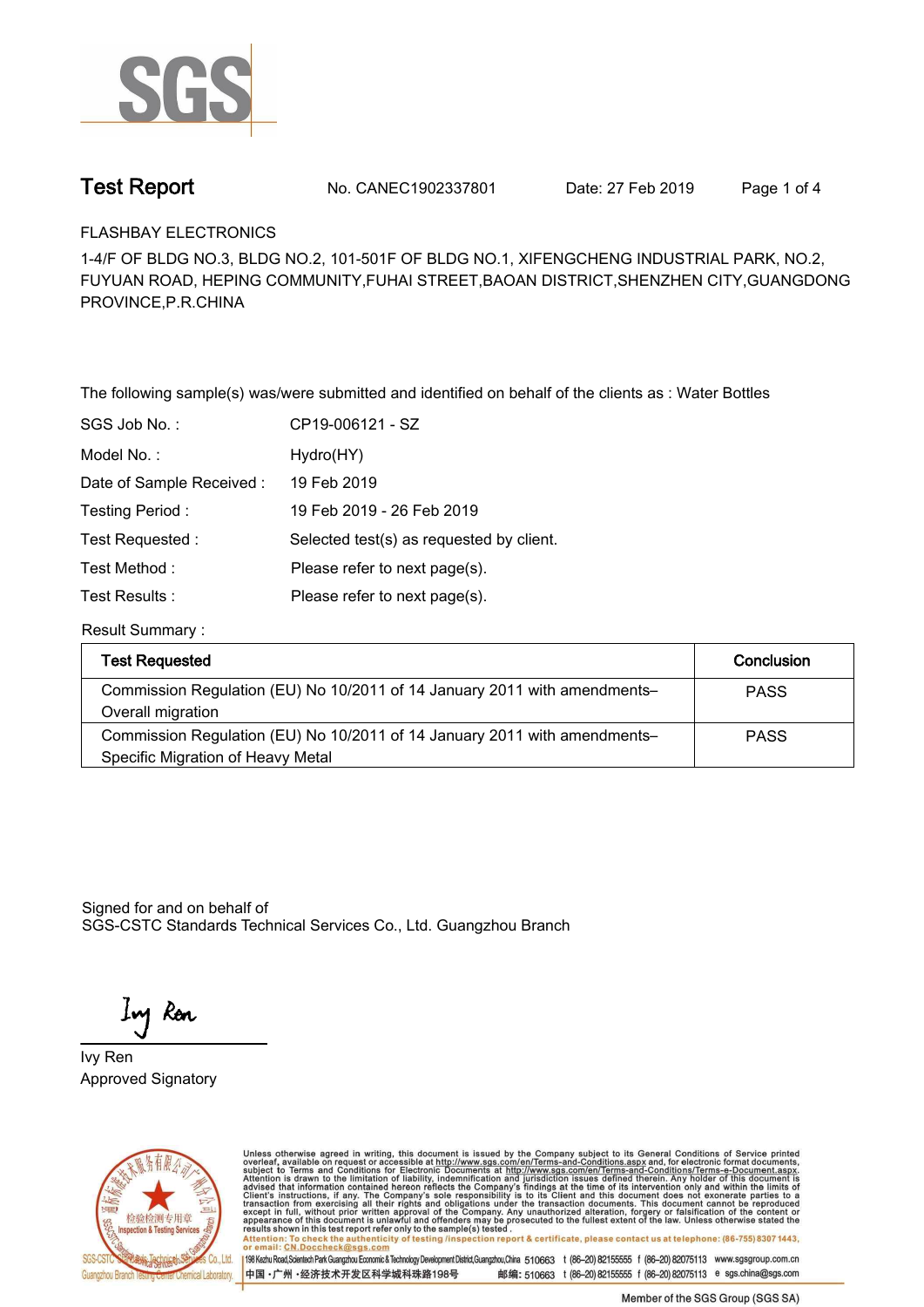

**Test Report. No. CANEC1902337801** Date: 27 Feb 2019 Page 2 of 4

**Test Results :.**

**Test Part Description :.**

| Specimen No.    | <b>SGS Sample ID</b> | <b>Description</b>  | Material                      |
|-----------------|----------------------|---------------------|-------------------------------|
| SN <sub>1</sub> | CAN19-023378.001     | Dk-blue plastic lid | (claimed by the client)<br>РP |

## **Commission Regulation (EU) No 10/2011 of 14 January 2011 with amendments– Overall migration.**

**Test Method :. With reference to Commission Regulation (EU) No 10/2011 of 14 January 2011 Annex III and Annex V for selection of condition and EN 1186-1:2002 for selection of test methods; or EN 1186-3:2002 aqueous food simulants by total immersion method;.**

| Simulant Used             | <b>Time</b> | Temperature    | Max. Permissible        | Result of 001             | Comment     |
|---------------------------|-------------|----------------|-------------------------|---------------------------|-------------|
|                           |             |                | <u>Limit</u>            | Overall Migration         |             |
| 20% Ethanol (V/V) Aqueous | 2.0hr(s)    | $70^{\circ}$ C | $10$ mg/dm <sup>2</sup> | $<$ 3.0mg/dm <sup>2</sup> | <b>PASS</b> |
| Solution                  |             |                |                         |                           |             |

## **Notes :.**

**1. mg/dm² = milligram per square decimetre**

**mg/kg = milligram per kilogram of foodstuff in contact with**

**2. °C = degree Celsius**

**3.Analytical tolerance of aqueous simulants is 2mg/dm² or 12mg/kg**

**4.Analytical tolerance of fatty food simulants is 3mg/dm ² or 20mg/kg**

**5. The test data is obtained by considering the articles intended for repeated use as per described in Commission Regulation (EU) No 10/2011 of 14 January 2011 Annex V. Report the 3rd extractive result. 6.Result(s) was/were calculated based on the total contact surface of the sealing article and sealed container provided by client..**

# Commission Regulation (EU) No 10/2011 of 14 January 2011 with amendments–Specific Migration of Heavy<br>Metal

**Test Method :. With reference to Commission Regulation (EU) No 10/2011 of 14 January 2011 Annex III and Annex V for selection of condition and EN13130-1:2004 for selection of test method, analysis was performed by ICP-OES..**

## **Sample 001.**

- **Simulant Used :. 20% Ethanol (V/V) Aqueous Solution..**
- **Test Condition :. 70.℃ 0.5.hr(s).**



Unless otherwise agreed in writing, this document is issued by the Company subject to its General Conditions of Service printed overleaf, available on request or accessible at http://www.sgs.com/en/Terms-and-Conditions.asp resums shown in mas lost report tells with one sample(s) lesied .<br>Attention: To check the authenticity of testing /inspection report & certificate, please contact us at telephone: (86-755) 8307 1443,<br>or email: <u>CN.Doccheck</u>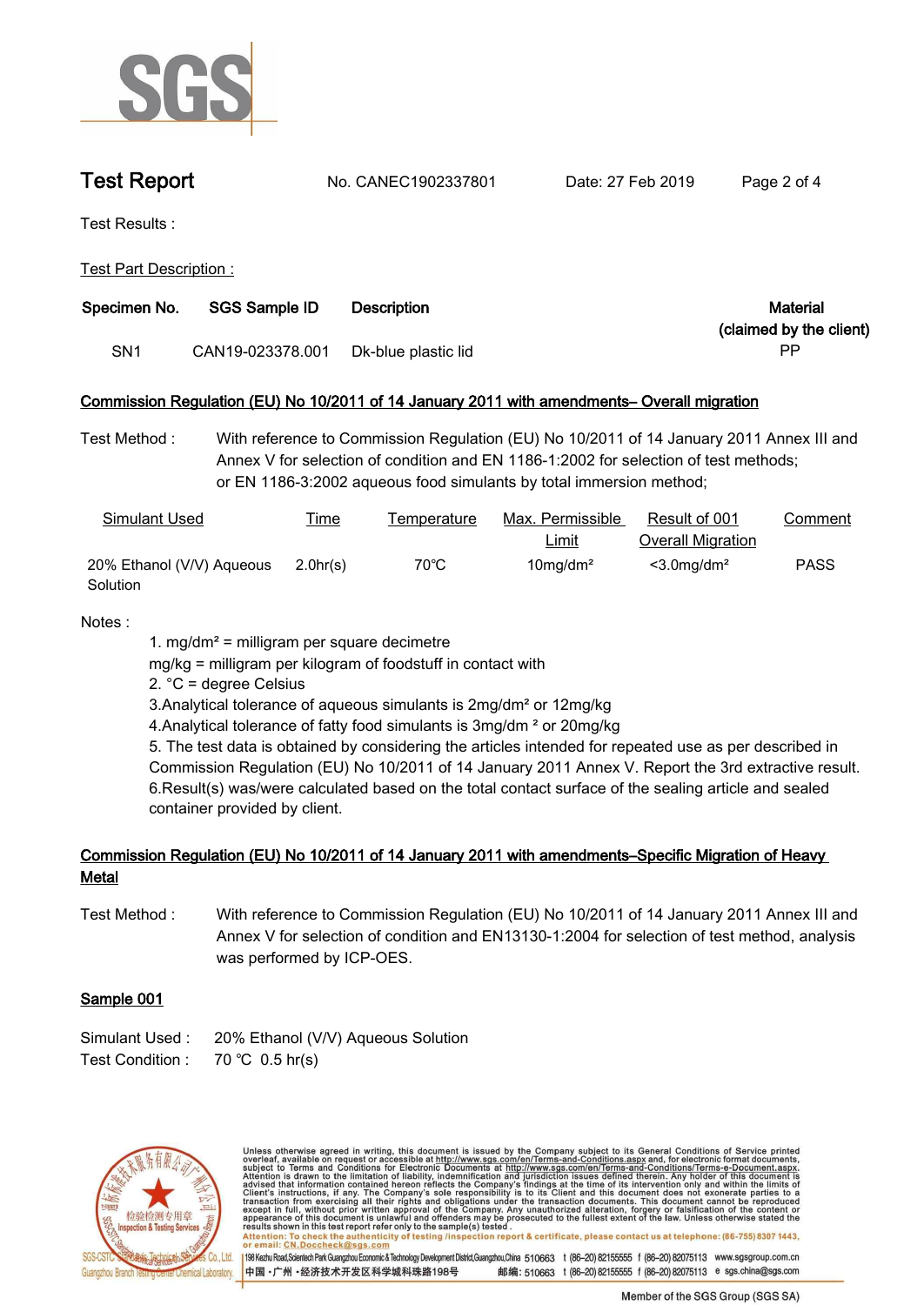

| <b>Test Report</b>     | No. CANEC1902337801       | Date: 27 Feb 2019 |            | Page 3 of 4        |
|------------------------|---------------------------|-------------------|------------|--------------------|
| Test Item(s)           | Max. Permissible<br>Limit | <u>Unit</u>       | <b>MDL</b> | <b>Test result</b> |
| <b>Migration times</b> |                           |                   |            | 3rd                |
| Area/Volume            | -                         | $dm^2/kg$         |            | 7.6                |
| <b>Barium</b>          | 1                         | mg/kg             | 0.25       | <b>ND</b>          |
| Cobalt                 | 0.05                      | mg/kg             | 0.01       | ND.                |
| Copper                 | 5                         | mg/kg             | 0.25       | ND.                |
| Iron                   | 48                        | mg/kg             | 0.25       | <b>ND</b>          |
| Lithium                | 0.6                       | mg/kg             | 0.5        | ND.                |
| Manganese              | 0.6                       | mg/kg             | 0.25       | <b>ND</b>          |
| Zinc                   | 5                         | mg/kg             | 0.5        | ND.                |
| Alumium                | 1                         | mg/kg             | 0.1        | ND                 |
| Nickel                 | 0.02                      | mg/kg             | 0.01       | <b>ND</b>          |
| Comment                |                           |                   |            | <b>PASS</b>        |

**Notes :**

**1. mg/kg = milligram per kilogram of foodstuff in contact with** 

**2. °C = degree Celsius**

**3. MDL=Method Detection Limit**

**4. ND = Not Detected(less than MDL)**

**5.The limits of nickel according to Commission Regulation (EU) 2017/752 shall be applied from 19 May 2019..**



Unless otherwise agreed in writing, this document is issued by the Company subject to its General Conditions of Service printed overleaf, available on request or accessible at http://www.sgs.com/en/Terms-and-Conditions.asp results shown in this test report refer only to the sample(s) tested .<br>Attention: To check the authenticity of testing /inspection report & certificate, please contact us at telephone: (86-755) 8307 1443,<br>or email: <u>CN.Doc</u>